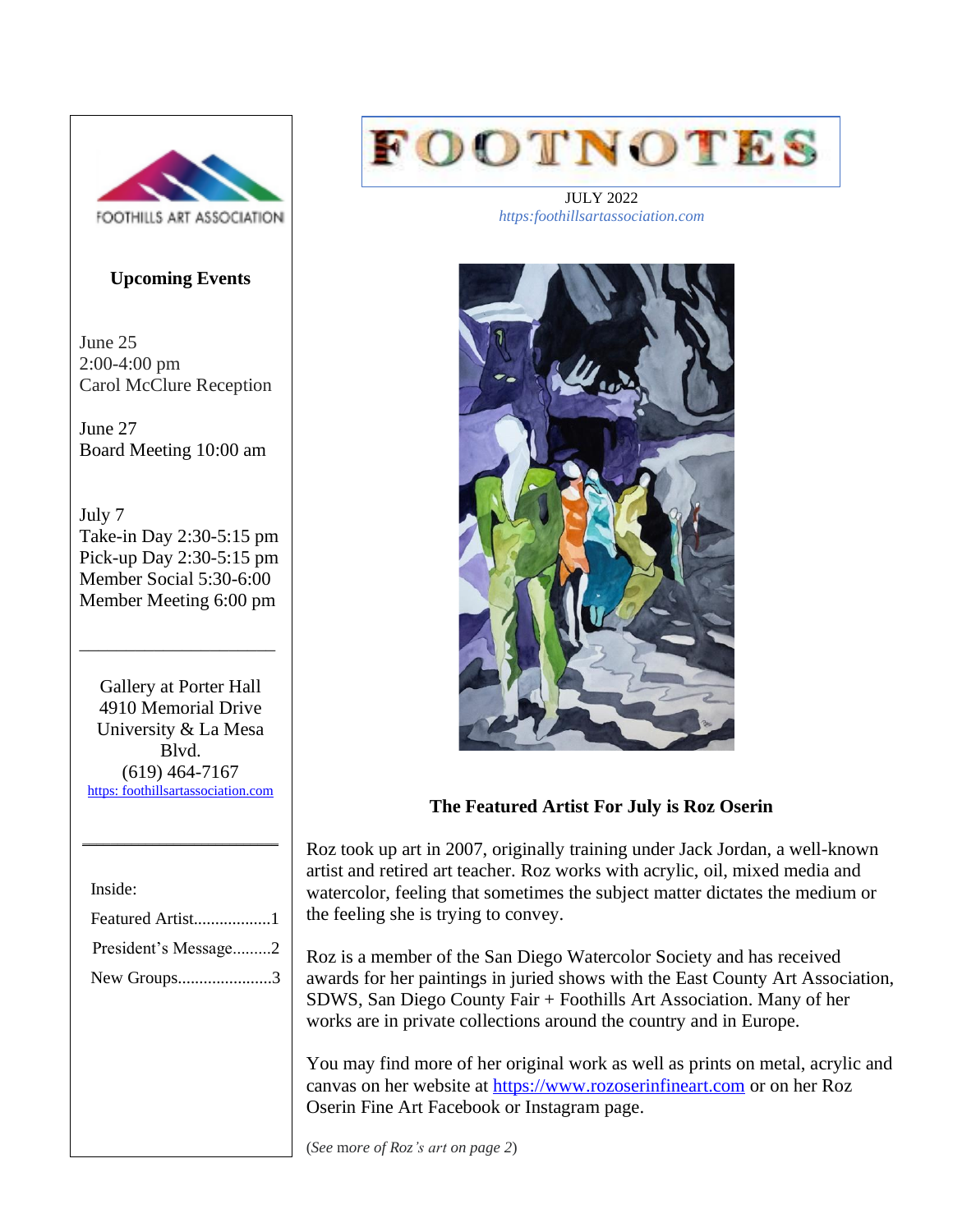**PRESIDENT** Peggy Connolly

**1 st VICE PRESIDENT** to be determined

**2 ND VICE PRESIDENT** Roberta Labastida

**3 rd VICE PRESIDENT** Judy Sawyer

> **TREASURER** Roz Oserin

**SECRETARY** Gary Dyak

**GALLERY COORDINATOR** Renee Cuifo & Roberta Labastida

> **FEATURED ARTIST COORDINATOR** Judy Sawyer

**HISTORIAN & FACEBOOK COORDINATOR** Renee Cuifo

**NEWSLETTER EDITOR** Bonnie Owen

> **SHOW HANGING COORDINATOR** Barbara Drews

**WEBSITE COORDINATOR** Robert Pinner

Contact all above by email: [foothillsartassoc@gmail.com](mailto:foothillsartassoc@gmail.com) **Gallery** 619) 464-7167



# **Message from the President**

Hello All,

I hope everyone is doing well and gearing up for the summer months.

I am happy to announce that Foothills Gallery will be upgrading the exterior of our building. Thanks to Joan Merrick who came up with this idea, we are going to add banners that will create some exciting and vivid artwork in the gallery windows. Please see the banner that I made as an example.

We will be extending an invitation to all members who are interested in submitting a piece of artwork which will then be chosen by a committee for inclusion. We are still working out the details of what kind of artwork we will ask for, most likely it will be pieces that have bright colors, so it will catch people's eye and hopefully bring them in.

Stay tuned for more details to come! I think it will really enhance our already beautiful building.

Thank you,

Peggy Connolly, FAA President

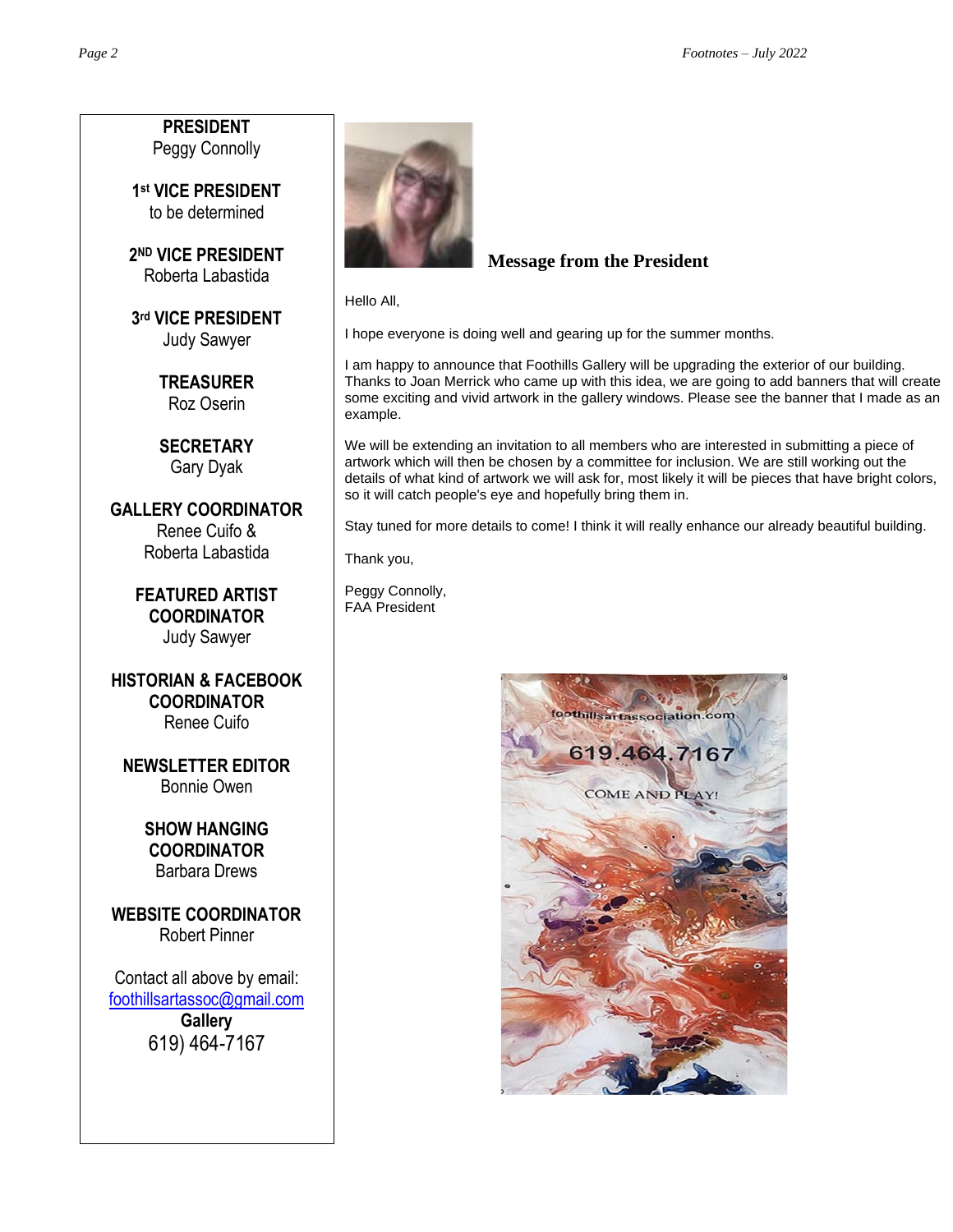

# **Featured Artist for July is Roz Oserin** *(Continued from page 1)*

#### **New Groups Meeting at the Gallery**

We have new groups meeting weekly at the Gallery. A fun way to get involved, get to know the artists and learn new techniques.

#### **Monday**

Live Drawing 1:30-3:30pm, please contact Jo Ann Bray at [jobray08@att.net](mailto:jobray08@att.net) if interested in more information.

#### **Thursday**

Oil/ Acrylic Painting- 1:30-4:00pm, please contact Linda Morton at [lm@cwsl.edu](mailto:lm@cwsl.edu) if interested in more information.

#### **Friday**

Watercolor Painting- 10:00-2:00pm, please contact Sharon Meng at [sgmeng@gmail.com](mailto:sgmeng@gmail.com) if interested in more information.

\_\_\_\_\_\_\_\_\_\_\_\_\_\_\_\_\_\_\_\_\_\_\_\_\_\_\_\_\_\_\_\_\_\_\_\_\_\_\_\_\_\_\_\_\_\_\_\_\_\_\_\_\_\_\_\_\_\_\_\_\_\_\_\_\_\_\_\_\_\_\_\_\_\_\_\_\_\_\_\_\_

Some groups may be full but contact to check the groups status, the cost is \$2.00 per person per session.

### **The Octos**

There is still time to commit to participating in the August 2022 "The Octos" Show. You just have to have reached 80 years by 12/31/22. Please let us know if you would like to join in. For more details contact: [hazelmwaters@aol.com.](mailto:hazelmwaters@aol.com)